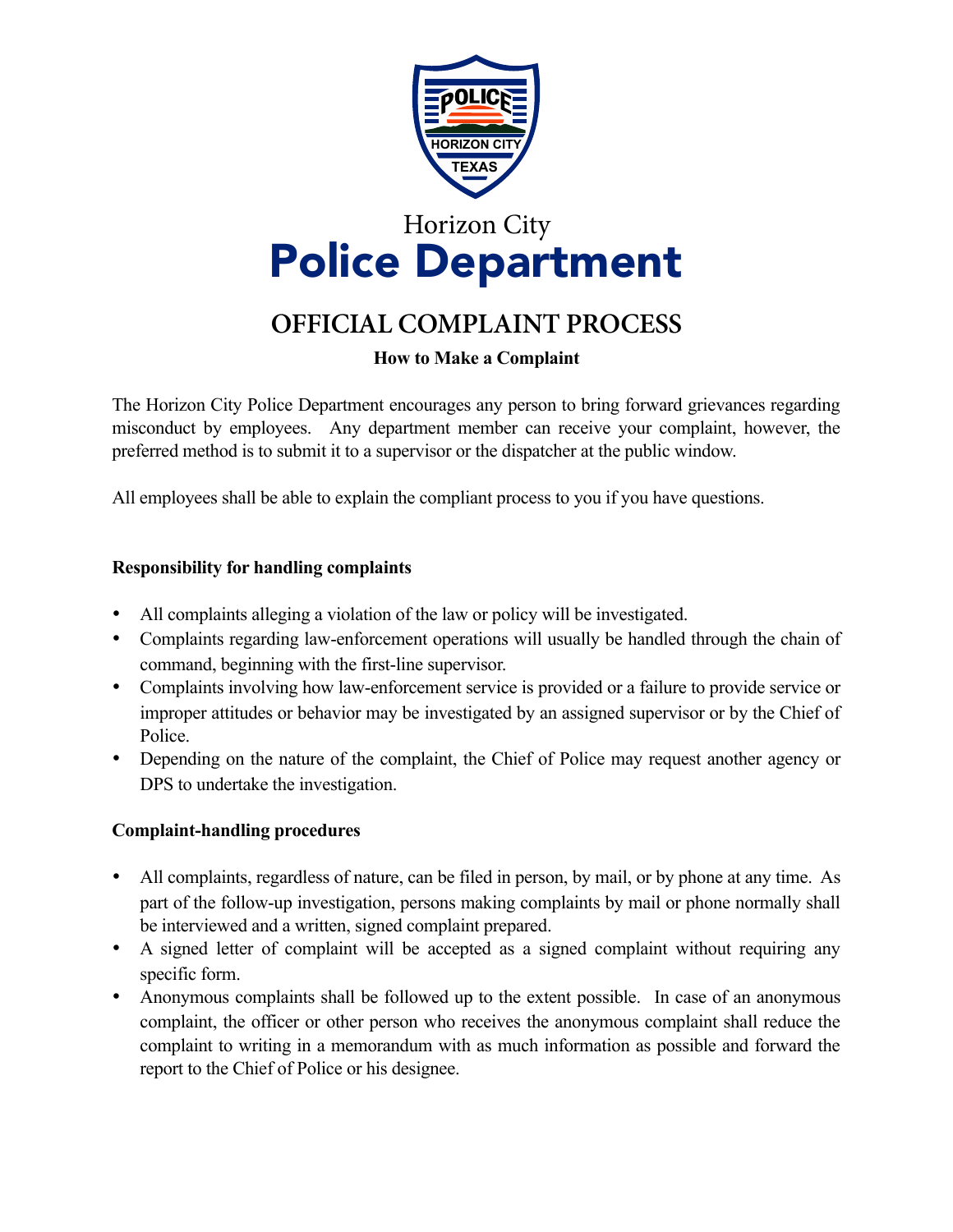- Every effort shall be made to facilitate the convenient, courteous, and prompt receipt and processing of any person's complaint. An employee of the department who interferes with, discourages, or delays the making of complaints shall be subject to disciplinary action.
- Normally, a person with a complaint shall be referred to a supervisor or the Chief of Police, who shall assist the individual in recording pertinent information. If initially reported to a supervisor, the first-line supervisor shall conduct a preliminary investigation. The Chief of Police may, if appropriate, conduct a preliminary investigation. The preliminary investigation consists of questioning the officer, complainants, or witnesses, and securing evidence. Upon completion of the preliminary investigation, the following documents shall be prepared and forwarded through the chain of command:

1. a report of the alleged violation

2. any documents and evidence pertinent to the investigation

3. recommendations for further investigation or other disposition.

- If the first-line supervisor or other investigators determine that the complainant is apparently under the influence of an intoxicant or drug, or appears to have a mental disorder, or displays any other trait or condition bearing on his or her credibility, the supervisor or investigator shall note these conditions.
- Any visible marks or injuries relative to the allegation shall be noted and photographed.
- Prisoners or arrestees may also make complaints. Circumstances may require that a department representative meet the complainant at a jail or prison for an interview. If appropriate, the representative will have photographs taken of any injuries suffered by the complainant.
- An employee who receives a complaint through U.S. mail shall place the correspondence and envelope in a sealed envelope and forward it to the Chief of Police, who shall determine investigative responsibility.
- Complaints received by telephone by dispatchers or other employees shall be courteously and promptly referred to a supervisor or the Chief of Police. The dispatcher or employee shall record the name and telephone number of the complainant and state that the Chief of Police or, if unavailable, the supervisor will call back as soon as practical.
- In every case, the Chief of Police will be notified of any complaint as soon as possible by the supervisor receiving the complaint. Complaints received overnight will be brought to the Chief's attention the next workday. Complaints alleging a violation of the law or any other serious violation should be reported immediately regardless of the time of day.

#### **Disposition of complaints generally**

The Chief of Police or his/her designee shall:

- Notify the complainant, in writing, as soon as practical, that the department acknowledges receipt of the complaint, that it is under investigation and that the complainant will be advised of the outcome.
- Enter the complaint into the complaint log, assign a complaint number, and have the complaint investigated. Minor complaints alleging rudeness, minor policy violations, and general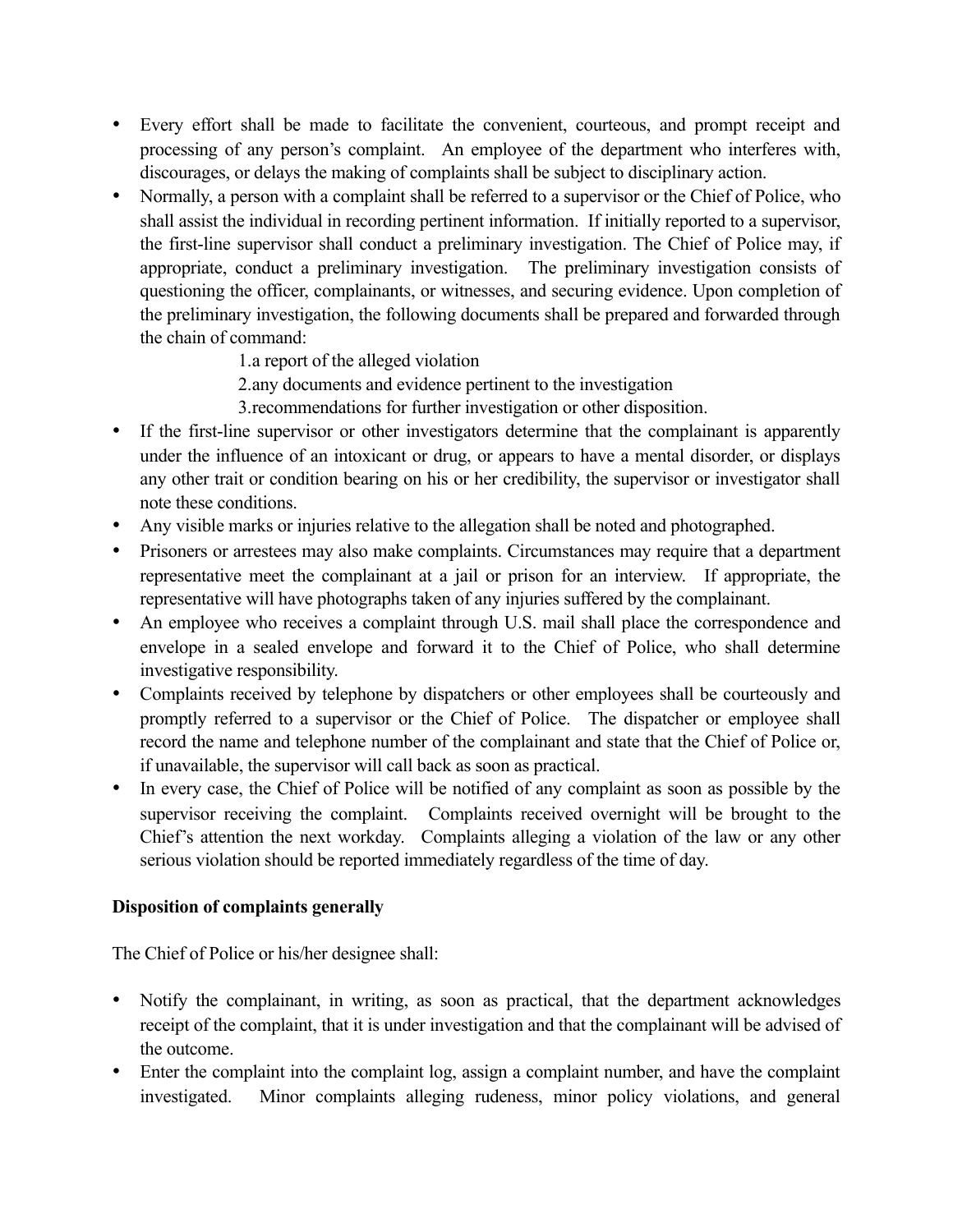performance issues may be assigned to a supervisor for investigation and resolution. Allegations of a violation of the law or serious policy violations will be investigated by the Chief of Police, an investigator assigned by the Chief of Police, or an outside agency as determined by the Chief.

- Maintain complaint files separate from personnel files.
- Take disciplinary action following the investigation, if appropriate.

#### **Disposition of a serious complaint**

- Allegations of misconduct that might result in discharge, suspension, or demotion, or allegations of criminal charges are serious complaints. The term "serious complaint," in this manual, means that there will be an "internal investigation." Internal investigations examine alleged brutality, gross excesses of legal authority, or allegations involving supervisory or multiple personnel.
- If a criminal offense is alleged, two separate investigations shall be conducted: a criminal investigation and an administrative or internal investigation. The criminal investigation examines compliance with criminal law while the internal investigation determines compliance with policy and procedure. The Chief of Police will assign these investigations as required.
- In cases of a serious complaint the Chief of Police shall:
	- A. Determine if the officer complained of should remain on-duty, be relegated to noncontact assignments, or put on administrative leave until the investigation is complete.
	- B. Determine and assign responsibility for the investigation.
	- C. Cause the complaint to be registered and assigned an investigation number in the complaint log.
	- D. Maintain close liaison with the district attorney in investigating alleged criminal conduct. Where liability is at issue, the Chief shall similarly maintain contact with the city attorney or legal counsel.
- All investigations will be completed within 45 days to include the taking of disciplinary action when necessary. If additional time is necessary to conclude the investigation, a request for extension will be presented to the Chief in writing providing justification for the extension. If the Chief agrees to an extension a specific number of days will be approved. A copy of the request for extension will be provided to the involved officer and the original placed in the case file.
- Upon completion of any investigation, the Chief of Police will notify the complainant in writing of the results of the investigation and any action taken.

# **ADJUDICATION OF COMPLAINTS**

- The Chief of Police will classify completed internal affairs investigations under the following headings:
	- **A. Unfounded** no truth to allegations.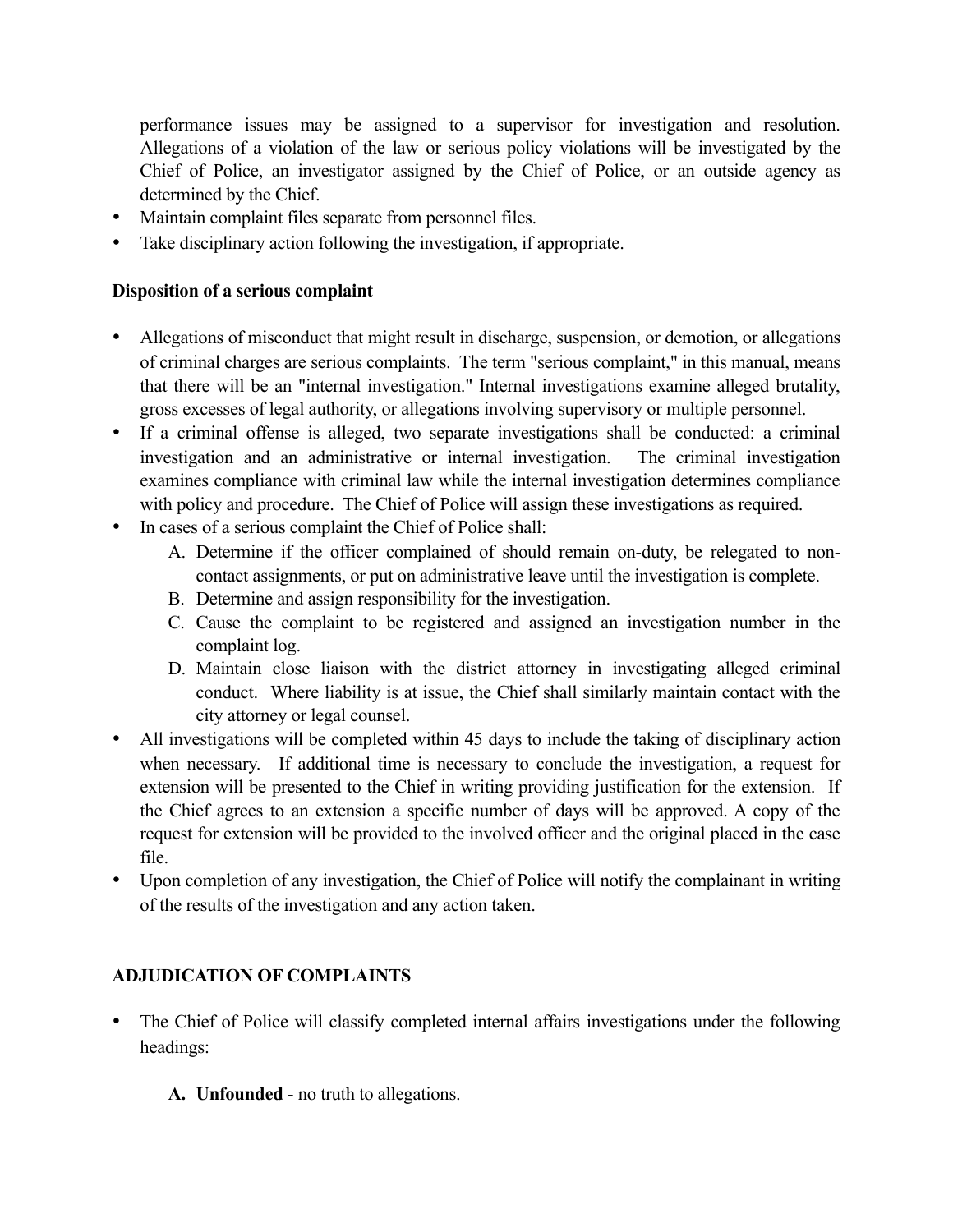- **B. Exonerated** allegations true, but are the result of adherence to departmental policy or procedure. Exonerated complaints will be reviewed by the Chief of Police for consideration of policy revision.
- **C. Not sustained** unable to verify the truth of the matter under investigation.
- **D. Sustained** allegations are true. Complaints will not be classified as sustained unless the finding is based on facts determined during the investigation.
- Completed investigations classified as unfounded, exonerated, or not sustained will be maintained in internal affairs files in the Chief's office. Sustained complaints shall be filed in the individual employee's department personnel file with a copy in the internal affairs files.
- Disciplinary action taken shall be determined by the seriousness of the violation or the extent of injury to the victim, and the officer's prior disciplinary history. It shall be commensurate with the circumstances surrounding the incident, and the employee's service record, including prior sustained complaints, will be considered.

#### **Disciplinary records**

- 1. The department shall maintain a log of all complaints.
- 2. The complaints and internal investigative files shall be kept in a secure area and shall be maintained in accordance with state law and city policy.
- 3. The Chief shall direct a periodic audit of complaints to ascertain a need for training or a revision of policy.
- 4. The Chief shall publish an annual or other periodic summary of complaints that shall be made available to the public.

'The Horizon City Police Department is dedicated to providing the best police service possible to all citizens. Employees are carefully selected and trained to provide service to the community."

- Chief Michael McConnell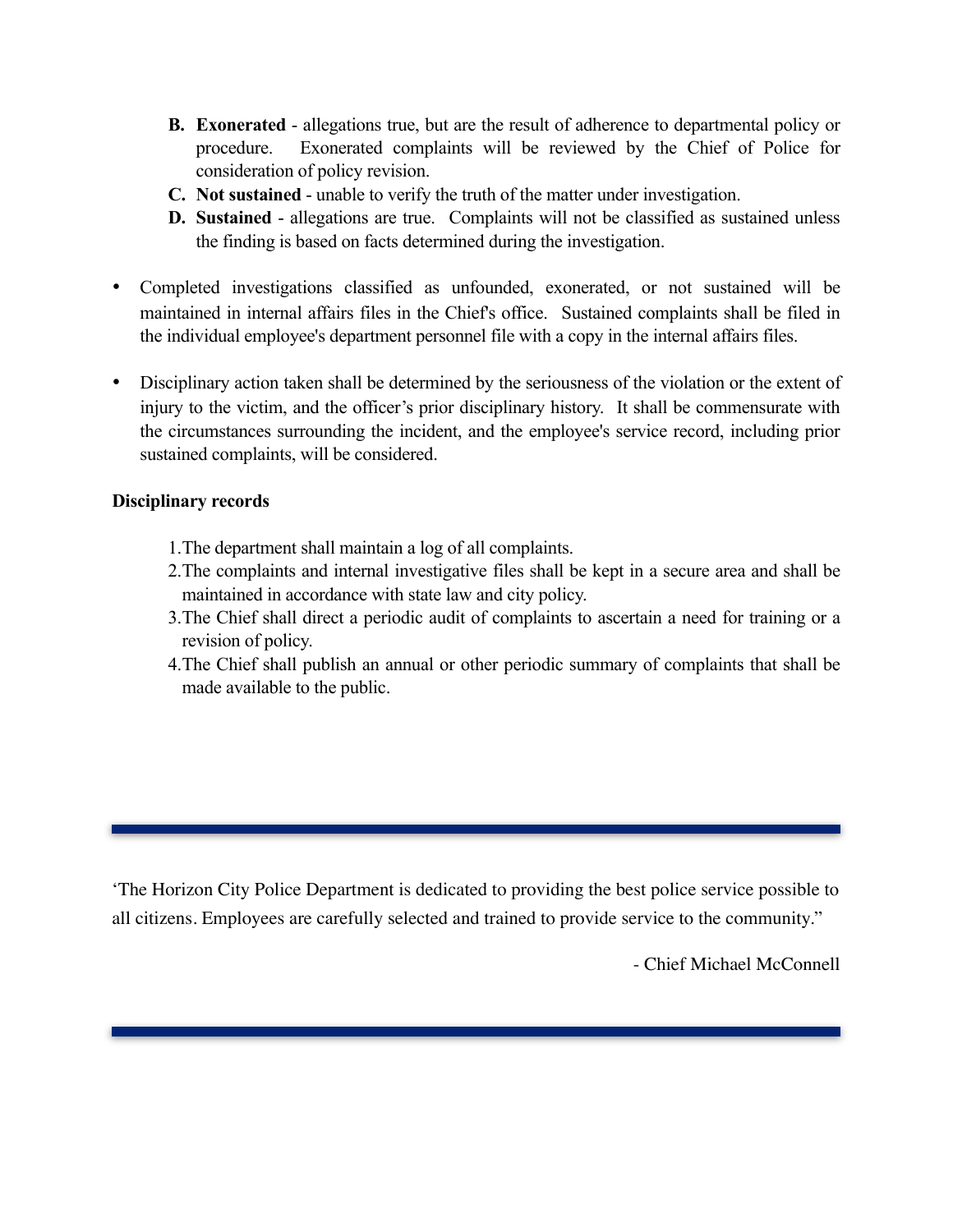

Horizon City Police Department<br>
14999 Darrington Rd . Horizon City, TX 79928<br>
Phone: 915-852-1047 Fax: 915-852-0318<br>
Chief of Police Michael McConnell

# **OFFICER/ EMPLOYEE COMPLAINT**

| Complainant's Name                                          |  |  |  |  |  |
|-------------------------------------------------------------|--|--|--|--|--|
|                                                             |  |  |  |  |  |
|                                                             |  |  |  |  |  |
| <b>Officer/ Employee and Incident Information</b>           |  |  |  |  |  |
|                                                             |  |  |  |  |  |
|                                                             |  |  |  |  |  |
|                                                             |  |  |  |  |  |
|                                                             |  |  |  |  |  |
| Nature of Complaint <u>example and the set of complaint</u> |  |  |  |  |  |
|                                                             |  |  |  |  |  |
|                                                             |  |  |  |  |  |
|                                                             |  |  |  |  |  |
|                                                             |  |  |  |  |  |
|                                                             |  |  |  |  |  |
|                                                             |  |  |  |  |  |
|                                                             |  |  |  |  |  |
|                                                             |  |  |  |  |  |
|                                                             |  |  |  |  |  |